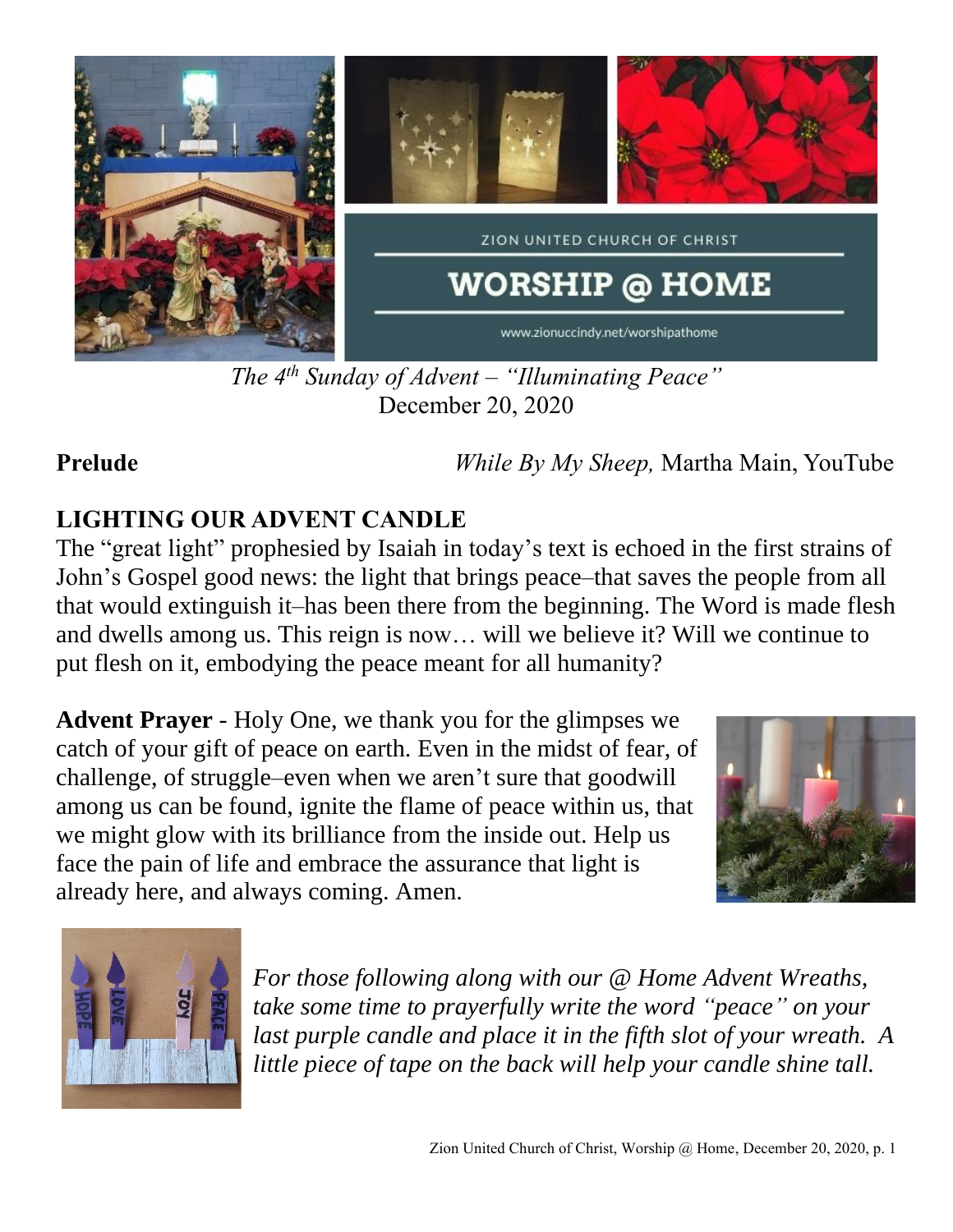### **A TIME OF PRAYER**

*You are welcome to send prayer requests to Pastor Sarah. Spend a few moments connecting with God and lifting up your prayers.*

### **The Lord's Prayer** (unison)

Our Father, who art in heaven, hallowed be thy name, thy kingdom come, thy will be done, on earth as it is in heaven. Give us this day our daily bread. And forgive us our debts, as we forgive our debtors. And lead us not into temptation, but deliver us from evil. For thine is the kingdom, and the power, and the glory, forever. Amen.

### **WE HEAR GOD'S WORD**

### **Isaiah Reading—***Isaiah 9:2-7 (CEB)*

The people walking in darkness have seen a great light.

 On those living in a pitch-dark land, light has dawned.

You have made the nation great;

you have increased its joy.

They rejoiced before you as with joy at the harvest,

 as those who divide plunder rejoice. As on the day of Midian, you've shattered the yoke that burdened them,

the staff on their shoulders,

 and the rod of their oppressor. Because every boot of the thundering warriors,

and every garment rolled in blood

## **Gospel Reading—***John 1:1-18 (CEB)*

In the beginning was the Word and the Word was with God and the Word was God. The Word was with God in the beginning. Everything came into being through the Word,

will be burned, fuel for the fire.

A child is born to us, a son is given to us,

 and authority will be on his shoulders.

He will be named

Wonderful Counselor, Mighty God,

Eternal Father, Prince of Peace.

There will be vast authority and endless peace

 for David's throne and for his kingdom,

 establishing and sustaining it with justice and righteousness now and forever.

 and without the Word nothing came into being. What came into being through the Word was life, and the life was the light for all people. The light shines in the darkness,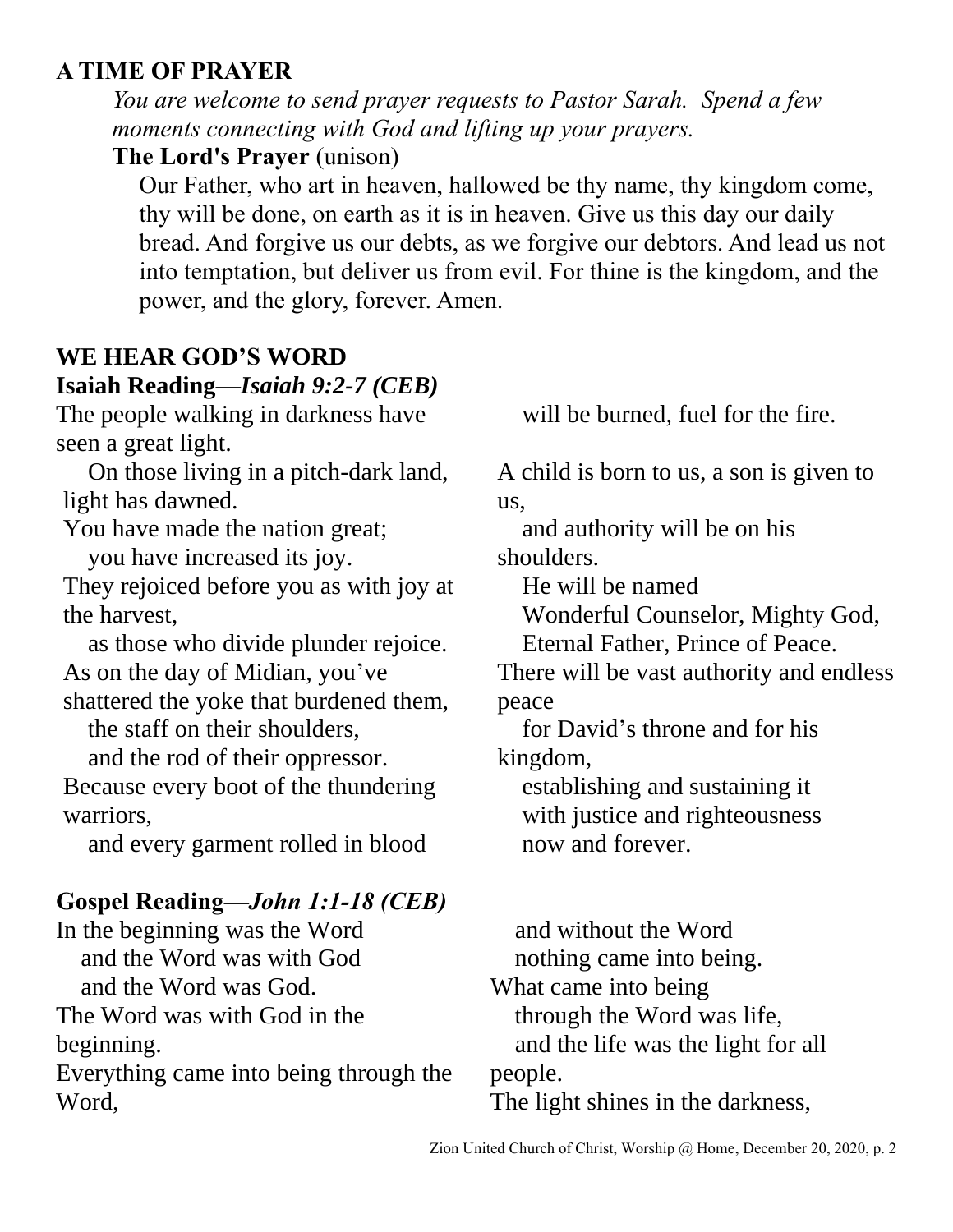and the darkness doesn't extinguish the light.

A man named John was sent from God. He came as a witness to testify concerning the light, so that through him everyone would believe in the light. He himself wasn't the light, but his mission was to testify concerning the light. The true light that shines on all people

was coming into the world.

The light was in the world,

 and the world came into being through the light,

 but the world didn't recognize the light.

The light came to his own people,

 and his own people didn't welcome him.

But those who did welcome him,

 those who believed in his name, he authorized to become God's children,

born not from blood

 nor from human desire or passion, but born from God.

The Word became flesh

and made his home among us.

We have seen his glory,

 glory like that of a father's only son, full of grace and truth.

John testified about him, crying out, "This is the one of whom I said, 'He who comes after me is greater than me because he existed before me.'"

From his fullness we have all received grace upon grace;

 as the Law was given through Moses, so grace and truth came into being through Jesus Christ. No one has ever seen God. God the only Son, who is at the Father's side, has made God known.

**Song** *Comfort, Comfort Now My People*, YouTube

**MEDITATION** *Illuminating Peace*

#### **WE RESPOND TO GOD'S WORD WITH OUR GIVING**

At this time of year, the abundance of some and the needs of so many stand in marked contrast. As we bring now our tithes and offerings, may Christ's heart rejoice and the needs of others be tended.=

You're invited to take out your checkbook in these moments. As you write out your offering, be prayerful with each letter and number. In times such as these, when money becomes tight and our economy is under strain, God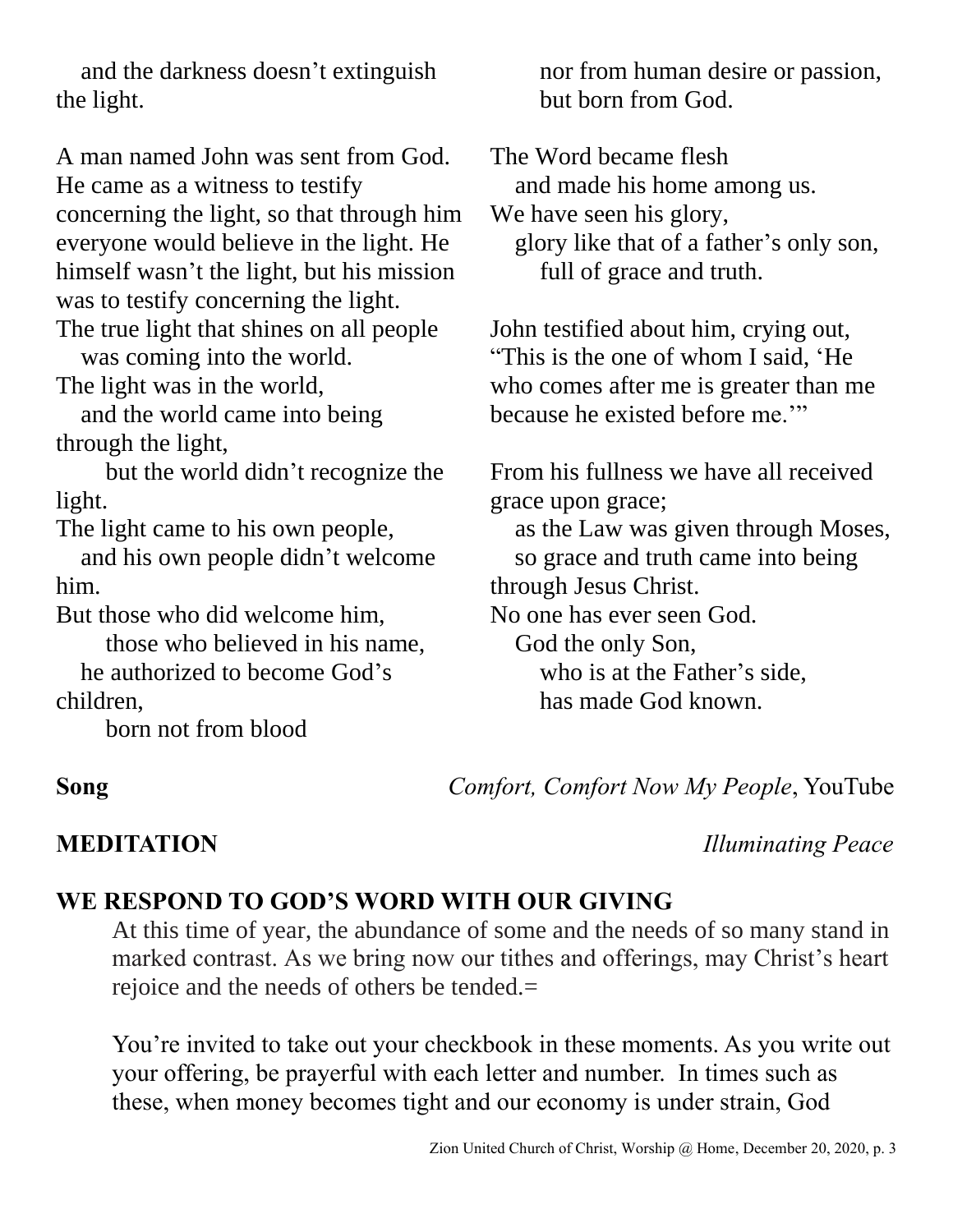invites us to be generous and give what we can. These are gifts we freely give, as we are able and as we are called.

We ask that you please mail in your offerings to our office. 8916 E. Troy Ave. Indianapolis, IN 46239

You can also submit your offerings on our website through a secure PayPal donation button by using your credit or debit card or a PayPal account. Please know that PayPal receives a 2.2% processing fee and a \$0.30 transaction charge. You are able to set up reoccurring, monthly payments. Check it out on our website at www.zionuccindy.net/donate.

**We Give Thanks** – Gracious God, teach us to give thanks in all circumstances, for you are always with us. Thank you for the privilege of sharing what we have with others, of giving ourselves away in love, and of receiving the gifts that others share with us. With our whole being, spirit and soul and body, we rejoice in you. Through Jesus Christ our Lord. Amen.=

**Carol of Peace** *Go Tell It on the Mountain*, Zion Virtual Choir Our Carol of Peace this week is part of the repertoire of Christmas songs that were

created by people who endured brutal hardships as the result of African colonization and North American slavery. But, though people of African descent were ripped from much of their cultural heritage, they maintained their heritage of group song, punctuated by West African rhythms and vocal stylings. Of course the safest thing for oppressed peoples to sing about was the religious beliefs that, first forced upon them by their oppressors, later gave many hope in the midst of suffering. "Go Tell It On The Mountain" is probably the best-known African American Christmas song and the words "seeker" and "watchman" are thought by some to have been code words for those seeking freedom on the Underground Railroad. It was made popular by the Fisk Jubilee [Singers](https://www.youtube.com/watch?v=iATAt1S4BIw) in the 19th century as these college students–themselves freed slaves–traveled the country to raise money and awareness. They were turned away from hotels, railway waiting rooms, and even some churches because of their color. As we sing, let us honor them, honor all who have endured slavery and the continued systemic racism caused by slavery. Let us…